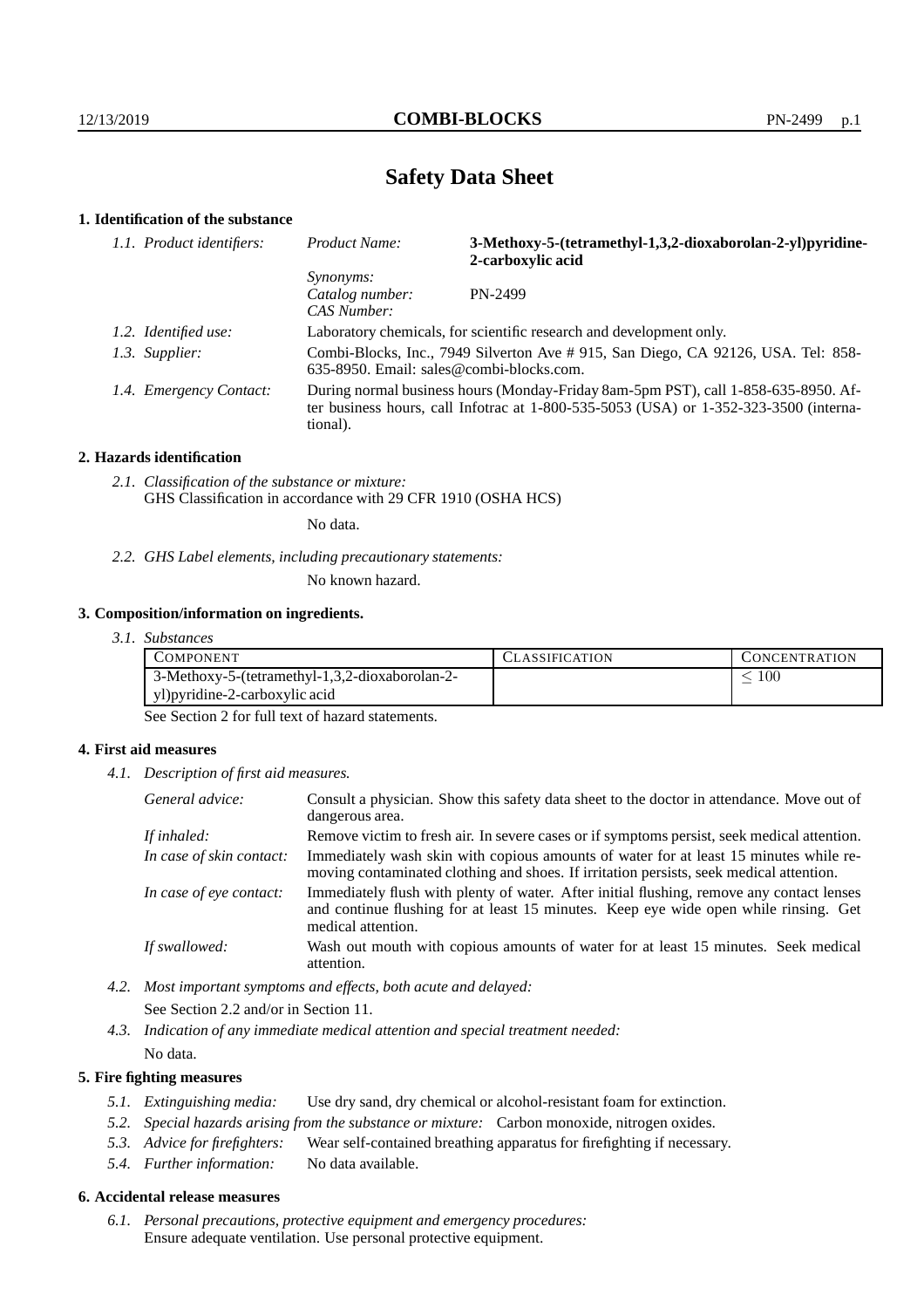|                                                             | 6.2. Environmental precautions:                                                                                                                                                                                                                                    |                                                                                                                                                                                    |  |  |
|-------------------------------------------------------------|--------------------------------------------------------------------------------------------------------------------------------------------------------------------------------------------------------------------------------------------------------------------|------------------------------------------------------------------------------------------------------------------------------------------------------------------------------------|--|--|
|                                                             | Should not be released into the environment. See Section 12 for additional ecological information.                                                                                                                                                                 |                                                                                                                                                                                    |  |  |
| 6.3. Methods and materials for containment and cleaning up: |                                                                                                                                                                                                                                                                    |                                                                                                                                                                                    |  |  |
|                                                             | Sweep up or vacuum up spillage and collect in suitable container for disposal.                                                                                                                                                                                     |                                                                                                                                                                                    |  |  |
|                                                             | 6.4. Reference to other sections:                                                                                                                                                                                                                                  |                                                                                                                                                                                    |  |  |
|                                                             |                                                                                                                                                                                                                                                                    | Refer to protective measures listed in Sections 8 and 13.                                                                                                                          |  |  |
|                                                             | 7. Handling and storage                                                                                                                                                                                                                                            |                                                                                                                                                                                    |  |  |
|                                                             | 7.1. Precautions for safe handling: Avoid contact with skin and eyes. Avoid inhalation of vapour or mist. Keep away<br>from sources of ignition - No smoking. Take measures to prevent the build up of electro-<br>static charge. For precautions see section 2.2. |                                                                                                                                                                                    |  |  |
|                                                             | 7.2. Conditions for safe storage, including any incompatibilities: Store refrigerated. Keep container tightly closed in<br>a dry and well-ventilated place. Containers which are opened must be carefully resealed<br>and kept upright to prevent leakage.         |                                                                                                                                                                                    |  |  |
|                                                             | 7.3. Specific end use(s):                                                                                                                                                                                                                                          | Laboratory chemicals, for scientific research and development only.                                                                                                                |  |  |
|                                                             | 8. Exposure Controls / Personal protection                                                                                                                                                                                                                         |                                                                                                                                                                                    |  |  |
|                                                             | 8.1. Control parameters:                                                                                                                                                                                                                                           |                                                                                                                                                                                    |  |  |
|                                                             | Components with workplace control parameters: Contains no substances with occupational exposure limit values.                                                                                                                                                      |                                                                                                                                                                                    |  |  |
| 8.2. Exposure controls:                                     |                                                                                                                                                                                                                                                                    |                                                                                                                                                                                    |  |  |
|                                                             | Appropriate engineering controls: Ensure that eyewash stations and safety showers are close to the workstation<br>location. Ensure adequate ventilation, especially in confined areas.                                                                             |                                                                                                                                                                                    |  |  |
|                                                             | Personal protective equipment:                                                                                                                                                                                                                                     |                                                                                                                                                                                    |  |  |
|                                                             | Eye/face protection:                                                                                                                                                                                                                                               | Wear appropriate protective eyeglasses or chemical safety goggles as described by OSHA's<br>eye and face protection regulations in 29 CFR 1910.133 or European Standard EN166.     |  |  |
|                                                             | Skin protection:                                                                                                                                                                                                                                                   | Handle with gloves. Gloves must be inspected prior to use. Use proper glove removal<br>technique (without touching glove's outer surface) to avoid skin contact with this product. |  |  |

## **8. Exposure Controls / Personal protection**

| Eye/face protection:               |                                                                                                                                                                                                                                                                                                                        | Wear appropriate protective eyeglasses or chemical safety goggles as described by OSHA's<br>eye and face protection regulations in 29 CFR 1910.133 or European Standard EN166. |  |
|------------------------------------|------------------------------------------------------------------------------------------------------------------------------------------------------------------------------------------------------------------------------------------------------------------------------------------------------------------------|--------------------------------------------------------------------------------------------------------------------------------------------------------------------------------|--|
| Skin protection:                   | Handle with gloves. Gloves must be inspected prior to use. Use proper glove removal<br>technique (without touching glove's outer surface) to avoid skin contact with this product.<br>Dispose of contaminated gloves after use in accordance with applicable laws and good<br>laboratory practices. Wash and dry hands |                                                                                                                                                                                |  |
| <b>Body Protection:</b>            | Complete suit protecting against chemicals, Flame retardant antistatic protective clothing.,<br>The type of protective equipment must be selected according to the concentration and<br>amount of the dangerous substance at the specific workplace.                                                                   |                                                                                                                                                                                |  |
| Respiratory protection:            |                                                                                                                                                                                                                                                                                                                        |                                                                                                                                                                                |  |
| Control of environmental exposure: | drains.                                                                                                                                                                                                                                                                                                                | Prevent further leakage or spillage if safe to do so. Do not let product enter                                                                                                 |  |

# **9. Physical and chemical properties**

*9.1. Information on basic physical and chemical properties*

| (a)                        | Appearance:                                   | No data  |
|----------------------------|-----------------------------------------------|----------|
| (b)                        | Odour:                                        | No data  |
| (c)                        | Odour Threshold:                              | No data  |
| (d)                        | pH:                                           | No data  |
| (e)                        | Melting point/freezing point:                 | No date. |
| (f)                        | Initial boiling point and boiling range:      | No data  |
| (g)                        | Flash point:                                  | No data  |
| (h)                        | Evaporatoin rate:                             | No data  |
| (i)                        | Flammability (solid, gas):                    | No data  |
| (j)                        | Upper/lower flammability or explosive limits: | No data  |
| $\left( k\right)$          | Vapour pressure:                              | No data  |
| $\left( \mathrm{l}\right)$ | Vapour density:                               | No data  |
| (m)                        | Relative density:                             | No data  |
| (n)                        | Water solubility:                             | No data  |
| $\circ$                    | Partition coefficient: n-octanol/water:       | No data  |
| (p)                        | Auto-ignition:                                | No data  |
| (q)                        | Decomposition temperature:                    | No data  |
| (r)                        | Viscosity:                                    | No data  |
| (s)                        | Explosive properties:                         | No data  |
| (t)                        | Oxidizing properties:                         | No data  |